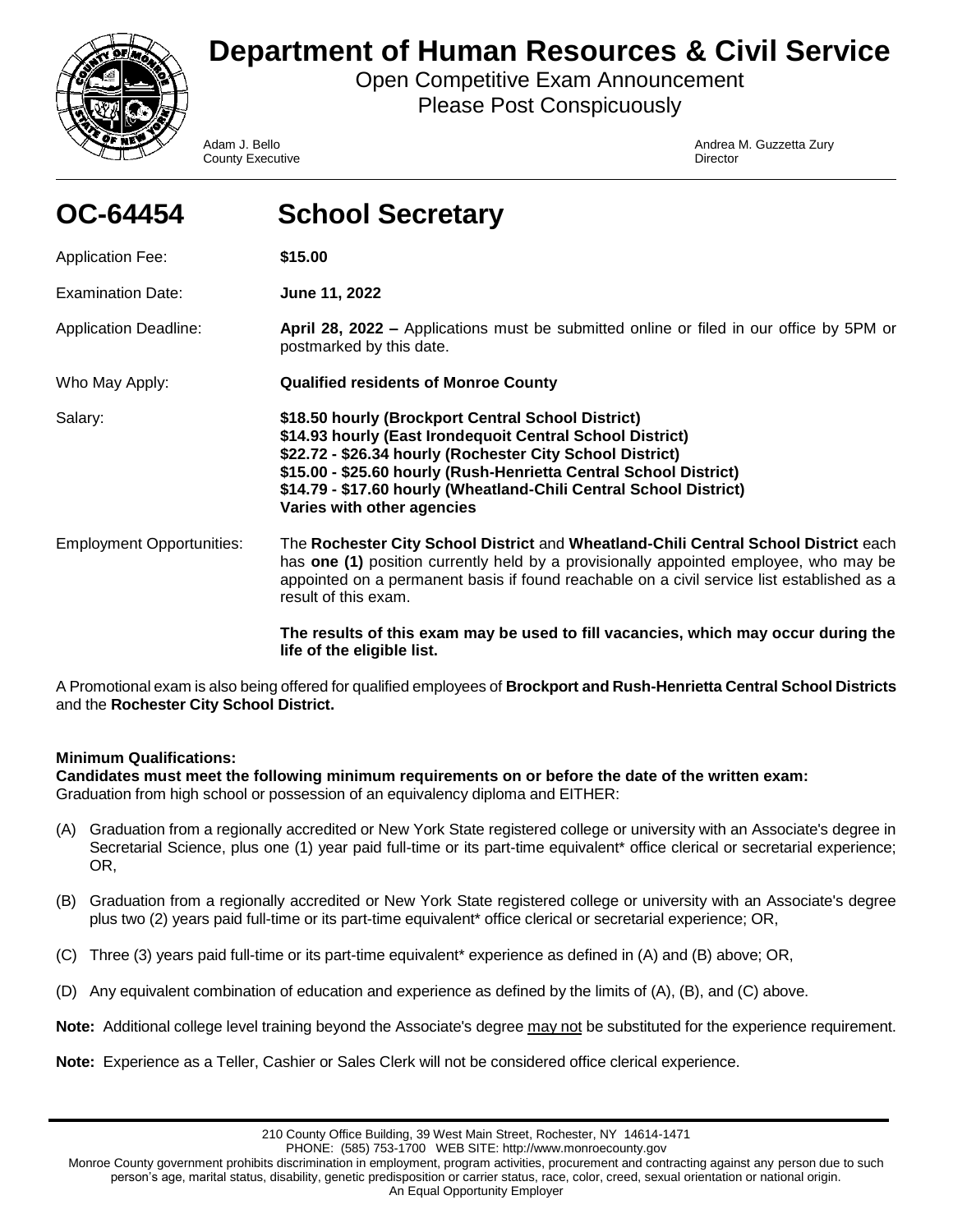# **Special Requirements:**

If you are appointed, you will be required to have a valid license to operate a motor vehicle in New York State or otherwise demonstrate your capacity to meet the transportation needs of the job.

Candidates will be required to pass a pre-employment drug test for employment with Monroe County Government.

**\*** part time equivalent experience is as follows:

- $0-9$  hours per week = no credit
	- 10-19 hours per week  $= 1/4$  (one-quarter) of full-time work
	- 20-29 hours per week  $= 1/2$  (one-half) of full-time work
	- 30 hours or more per week = full-time work

Work experience must be paid full-time, or its part-time equivalent. Employment dates, average number of hours worked per week, and job duties must be included.

## **Residency Requirement:**

Applicants must be residents of Monroe County for at least four (4) months at the time of examination.

# **Fees:**

A **\$15.00 non-refundable** Application Fee for each examination for which you apply is to be paid with your application, unless the fee is waived for that examination.

Make check or money order payable to: Monroe County Director of Finance

Write the LAST FOUR DIGITS of your SOCIAL SECURITY NUMBER AND EXAM NUMBER(S) ON YOUR CHECK OR MONEY ORDER.

Be sure to compare your qualifications carefully with the requirements listed and file only for those examinations for which you clearly qualify and intend to take. We cannot prescreen applications submitted without the fee. No refunds will be made if your application is disapproved or you fail to appear for the test. There is a \$15.00 charge for returned checks. We do not accept cash.

# **Exception to Fee Requirement:**

A waiver of application fee will be allowed if you are unemployed and primarily responsible for the support of a household. In addition, a waiver of application fee will be allowed if you are determined eligible for Medicaid, or receiving Supplemental Security Income payments, or Public Assistance (Temporary Assistance for Needy Families/Family Assistance or Safety Net Assistance) or are certified Job Training Partnership Act/Workforce Investment Act eligible through a State or local social service agency. Employees of Monroe County who are represented by the Federation of Social Workers, Local 381, are eligible for this waiver for all exams if they are in salary group 52 and below; employees in a salary group above 52 are eligible for the fee waiver, if the examination is for a title in their career field. Employees of Monroe County who are represented by C.S.E.A., Local 828, are eligible for this waiver, if they are in salary group 10 or below. The fee is waived for all Monroe County employees taking promotional exams. Individuals wishing to claim this waiver of fee must complete a request for application fee waiver and certification request located on the last page of the application. Such claims are subject to later verification and, if not supported by appropriate documentation are grounds for barring appointment.

## **Description of Duties:**

This is a secretarial position responsible for the independent performance of a variety of secretarial duties necessary for the efficient operation of an elementary school or special school program and the use of a personal computer for word processing and database entry is an integral part of the position. The employee reports directly to, and works under, the general supervision of an elementary school principal or director of a special school program. General supervision may be exercised over clerical staff.

## **Scope of Examination:**

The **written, multiple-choice test** will cover knowledge, skills and/or abilities in such areas as:

## **Grammar/Usage/Punctuation**

The grammar and usage questions test for the ability to apply the basic rules of grammar and usage. The punctuation questions test for a knowledge of the correct placement of punctuation marks in sentences. You will be presented with sets of four sentences from each of which you must choose the sentence that contains a grammatical, usage, or punctuation error.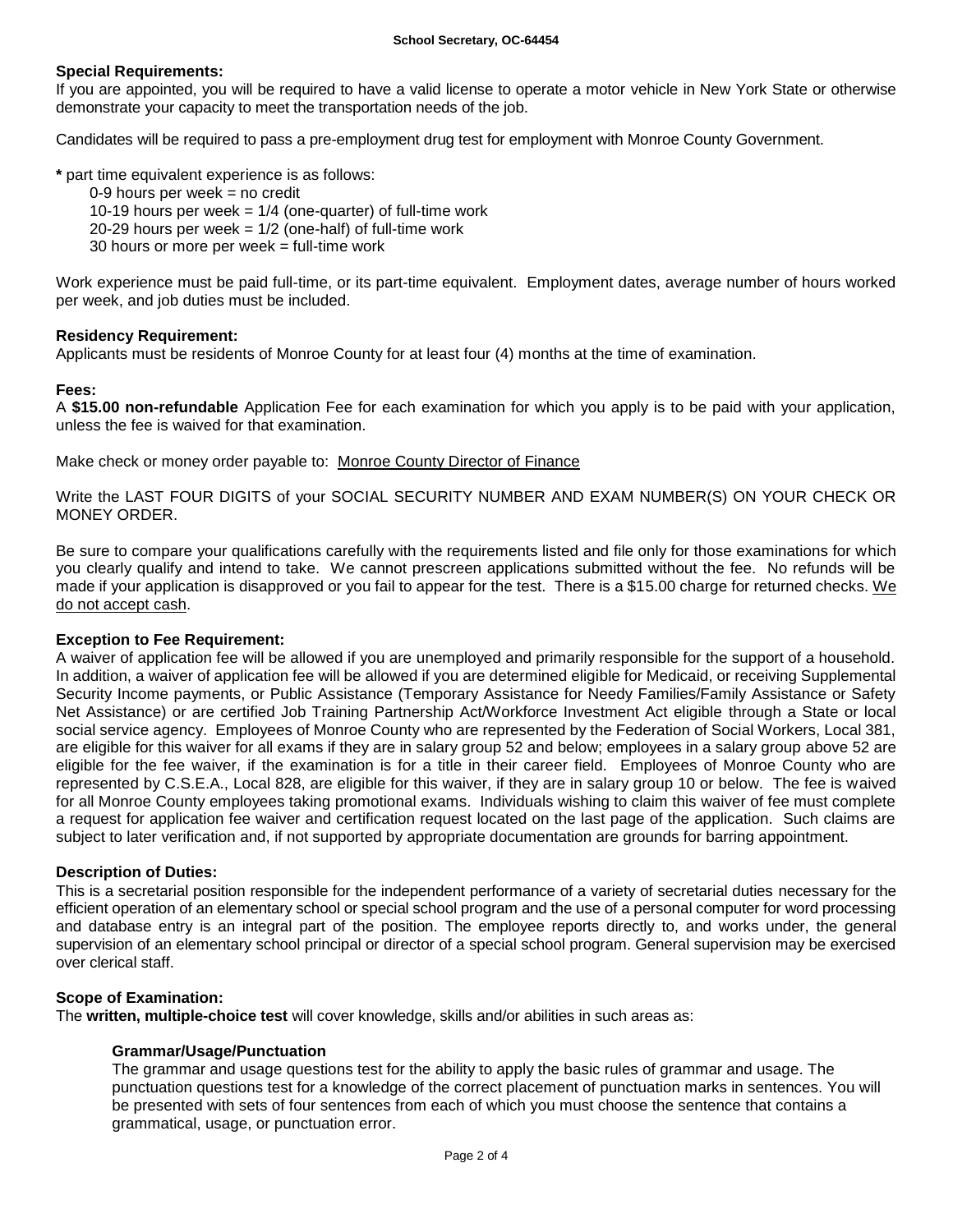# **Keyboarding practices**

These questions test for a knowledge of preferred practices in such areas as letter format, capitalization, hyphenation, plurals, possessives, word division, word and figure style for numbers, and common proofreading marks. In addition, there will be a passage to proofread followed by questions on how to correct the errors in the passage.

## **Office practices**

These questions test for a knowledge of generally agreed-upon practices governing the handling of situations which typists, stenographers, secretaries, and office assistants encounter in their work, as well as a knowledge of efficient and effective methods used to accomplish office tasks. The questions cover such topics as planning work flow; setting priorities; dealing effectively with staff, visitors, and callers; filing and retrieving information; safeguarding confidentiality; using office equipment; and making procedural decisions and recommendations which contribute to a well-managed office.

# **Spelling**

These questions test for the ability to spell words that are used in written business communications.

# **Working with office records**

These questions test your ability to work with office records. The test consists of two or more sets of questions, each set concerning a different problem. Typical record keeping problems might involve the organization or collation of numerical data from several sources; maintaining a record system using running balances; or completion of a table summarizing data using totals, subtotals, averages and percents. **You should bring with you a hand-held battery- or solar-powered calculator for use on this test.** You will **not** be permitted to use the **calculator** function of your **cell phone**.

## **Calculators and Reference Materials:**

Most civil service written tests do not require the use of a calculator or slide rule. However, the use of calculators is **RECOMMENDED** for this exam. Candidates have the option of bringing a hand-held, quiet, battery or solar-powered arithmetic calculator or a slide rule to the test room. Candidates will not be permitted to use calculators containing spell check, dictionary, language translator, address or telephone book, personal digital assistants, or typewriter keyboard features, or any similar devices. You may not bring books or other reference materials.

This written examination is being prepared and rated in accordance with Section 23(2) of the Civil Service Law. The provisions of the New York State Civil Service Law, Rules and Regulations dealing with the preparation and rating of examinations, as well as establishment and certification of eligible lists for positions in the classified service will apply to this examination.

**- - - - - - - - - - - - - - - - - - - - - - - - - - - - - - - - - BASIC CIVIL SERVICE INFORMATION - - - - - - - - - - - - - - - - - - - - - - - - - - - - - - - - - - --**

## **Applications:**

If you are applying for more than one exam, a separate application is required for each exam. Applications may be obtained at the address or web-site indicated at the bottom of the first page of this announcement.

#### **Candidates must record the Exam Number and Title on the Application.**

#### **Note:**

Submission of a resume does not relieve you of the responsibility for completing all sections of the official application. The resume is a supplement to the application, and not a substitute for it. To receive credit for a job, basic employment information such as address, name and title of supervisor, average number of hours in the workweek, final salary, reason for leaving, specific job duties, your job title, etc. must be shown.

## **Certifications and Appointments:**

The eligible list resulting from this examination will be established in accordance with the final earned numerical rating of passing candidates regardless of residence. A municipality or district may exercise its right under Section 23 of the Civil Service Law to request an initial certification of eligibles who have been residents of that municipality or district for at least one (1) month on the date of certification and who are also legal residents of the appointing jurisdiction at the time of appointment, in accordance with their numerical rating. After the names of residents have been exhausted the Commission must then certify in regular rank order the names of non-residents on the list.

## **Background Investigation:**

Applicants may be required to undergo a State and national criminal history background investigation, which will include a fingerprint check, to determine suitability for appointment. Failure to meet the standards for the background investigation may result in disqualification.